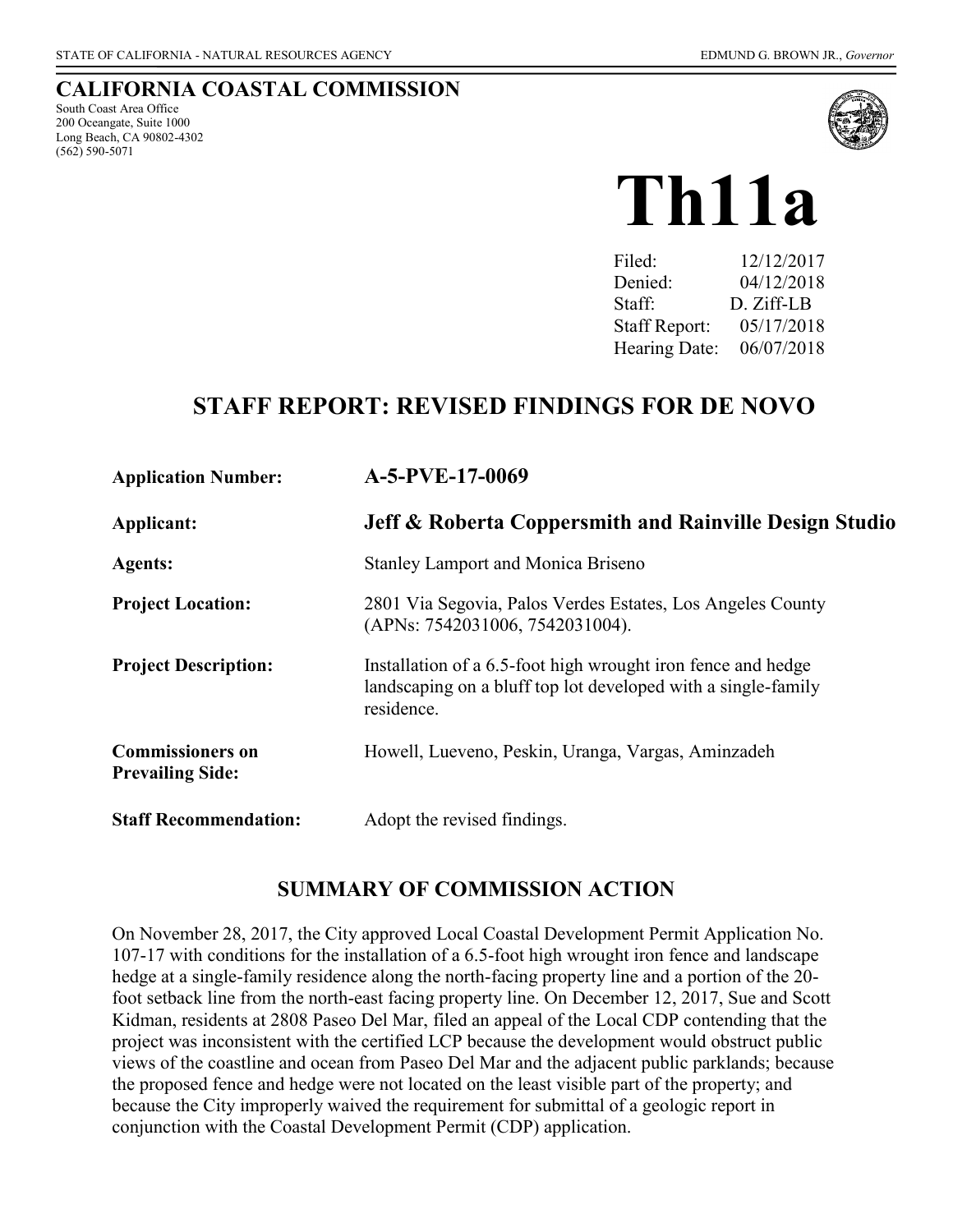The subject site is adjacent to public parkland and other single family residences and is located between the first public road and the sea and within 300 feet of the beach on a coastal bluff top above Honeymoon Cove on the Palos Verdes Peninsula. Coastal Commission staff visited the subject site and determined that the City-approved fencing and landscaping would restrict scenic coastal views from the public road and the public park and would, therefore, be inconsistent with the visual resource policies of the certified LCP. In addition, the City waived the LCP requirement for a geologic report and failed to make findings through its CDP approval of a structure within 50 feet of a bluff edge that the proposed fence could be supported by the bluff and would not increase any existing geologic hazards.

In its action on April 12, 2018, the Commission determined that a substantial issue exists with respect to the grounds on which the appeal has been filed because the project, as approved by the City of Palos Verdes Estates, was not consistent with the policies and standards set forth in the City's certified Local Coastal Program (LCP).

Following discussions with the applicant, staff recommended that the Commission approve Coastal Development Permit No. A-5-PVE-17-0069 subject to special conditions requiring the applicant to: **1)** locate the 6.5-foot high wrought-iron fence along the north-facing property line and a portion of the northeast-facing twenty foot setback line with a design that minimizes view impacts and geologic instability; **2)** use all noninvasive, low water use landscaping which shall have the potential to grow no more than two feet and six inches tall north and seaward of the residential structure to minimize encroachment into blue water views; and **3)** submit a geologic report to the Executive Director to ensure that the proposed fence can be supported by the bluff and will not increase any existing geologic hazards.

In its action on April 12, 2018, the Commission also conducted a de novo review of the project. Prior to the vote to approve or deny the coastal development permit, the Commission voted to approve an amending motion to condition the permit to lower the fence height to five feet. Subsequently, the Commission voted on the motion to approve the coastal development permit. This motion failed to gain a majority vote (6-6 tie), and it therefore failed. Thus, the Commission denied CDP Application No. A-5-PVE-17-0069. The Commission found that the proposed fence could not be found to be consistent with the policies of the certified LCP that protect public views.

Staff is recommending that the Commission adopt the following revised findings in support of the Commission's action on April 12, 2018 to deny Coastal Development Permit A-5-PVE-17- 0069. The Commission's action differed from the staff recommendation only on the de novo portion of the staff report dated March 29, 2018, but not the substantial issue portion. Therefore, revised findings have been prepared only on the de novo portion.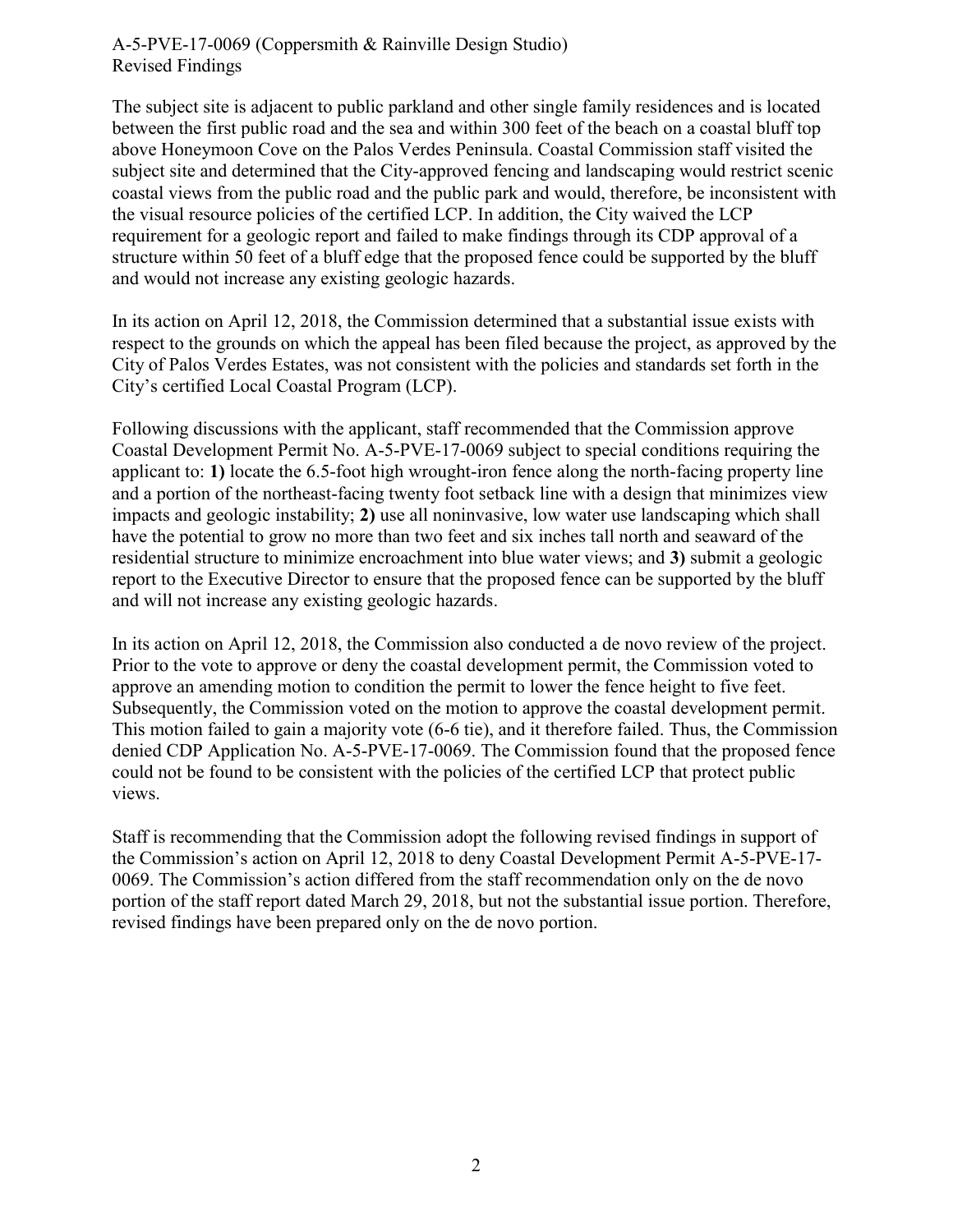## **TABLE OF CONTENTS**

#### **APPENDICES**

[Appendix A – Substantive File Documents](#page-11-1)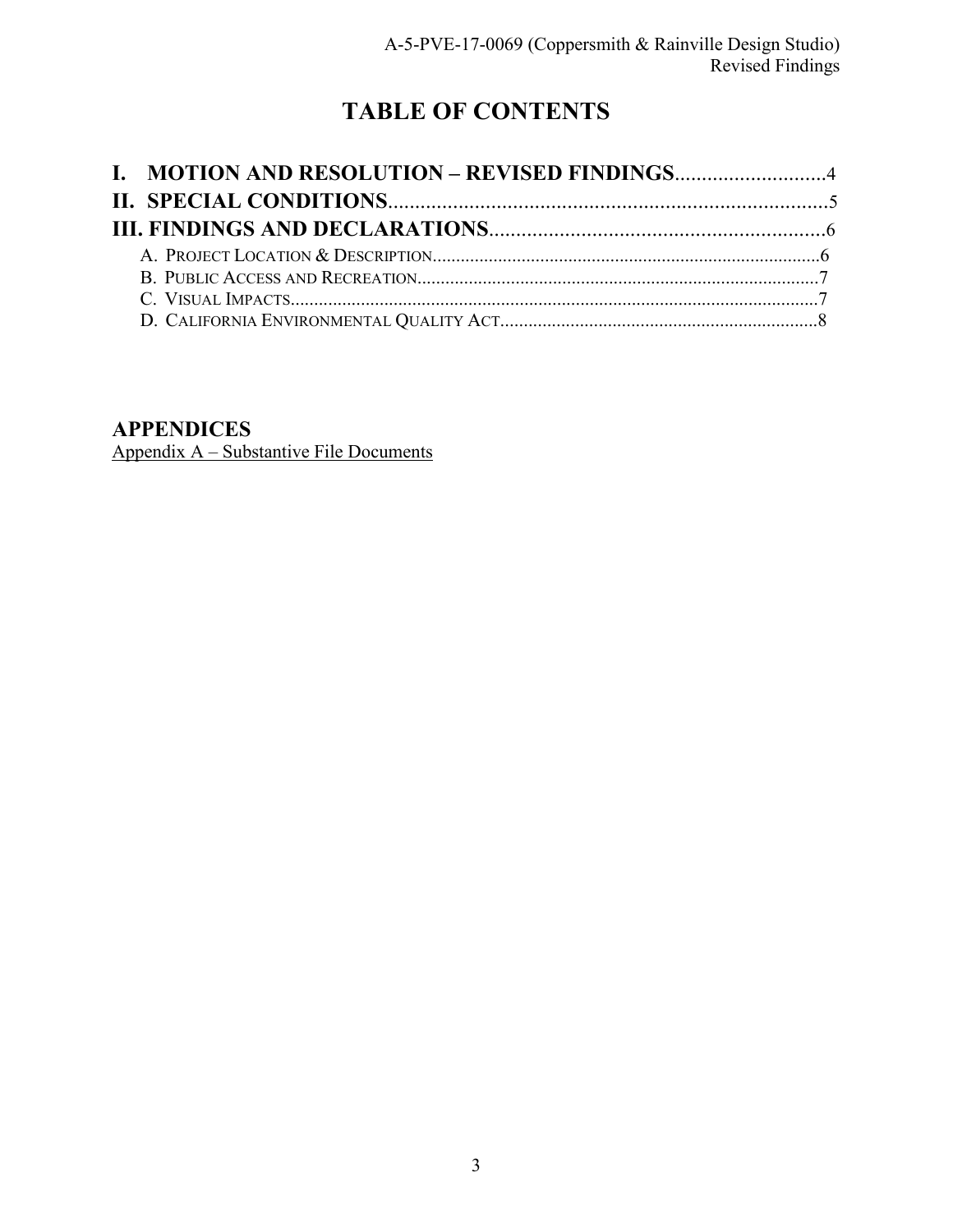## <span id="page-3-0"></span>**I. MOTION AND RESOLUTION – REVISED FINDINGS Motion:**

*I move that the Commission adopt the revised findings proposed by staff in support of the Commission's action on April 12, 2018 to approve Coastal Development Permit No. A-5- PVE-17-0069.* 

Staff recommends a YES vote. Passage of the motion will result in the adoption of revised findings as set forth in this staff report. The motion requires a majority vote of the members from the prevailing side present at the April 12, 2018 hearing, with at least three of the prevailing members voting. Only those Commissioners on the prevailing side of the Commission's action are eligible to vote on the revised findings.

The Commissioners on the prevailing side are: **Howell, Lueveno, Peskin, Uranga, Vargas, and Aminzadeh**.

#### **Resolution:**

*The Commission hereby denies a coastal development permit for the proposed*  development and adopts the findings set forth below on grounds that the development will *not conform with the policies of Chapter 3 of the Coastal Act and will prejudice the ability of the local government having jurisdiction over the area to prepare a Local Coastal Program conforming to the provisions of Chapter 3. Approval of the permit would not comply with the California Environmental Quality Act because either 1) feasible mitigation measures and/or alternatives could be incorporated to substantially lessen any significant adverse effects of the development on the environment, or 2) there are no further feasible mitigation measures or alternatives that would substantially lessen any significant adverse impacts of the development on the environment.* 

## <span id="page-3-1"></span>**II. SPECIAL CONDITIONS**

Coastal Development Permit Application No. A-5-PVE-17-0069 was denied as a result of the failure of the motion to approve the permit to receive a majority of Commissioner votes in favor of it; thus, the recommended special conditions were not approved.

## <span id="page-3-2"></span>**III. FINDINGS AND DECLARATIONS**

#### <span id="page-3-3"></span>**A. PROJECT LOCATION & DESCRIPTION**

The site is located on top of a coastal bluff above Honeymoon Cove between the first public road and the sea, on the corner of Via Segovia and Paseo Del Mar in the City of Palos Verdes Estates **(Exhibit 1Appendix A2)**. Paseo Del Mar, the first public road paralleling the sea, is a scenic coastal road which provides coastal access parking and is popular with walkers and joggers. The approximately 22,405 sq. ft. subject lot, developed with a one-story single-family residence, abuts the bluff edge to the west and public parkland to the north. The public park contains a bluff top trail, coastal views, and a beach access trail. As the first structure to the south of the park, the subject site is visible from the public parkland and Paseo Del Mar. The subject site and parcels to the south are designated single family residential (R-1) per the City's certified LCP and developed with single-family homes featuring large front, side, and rear yards.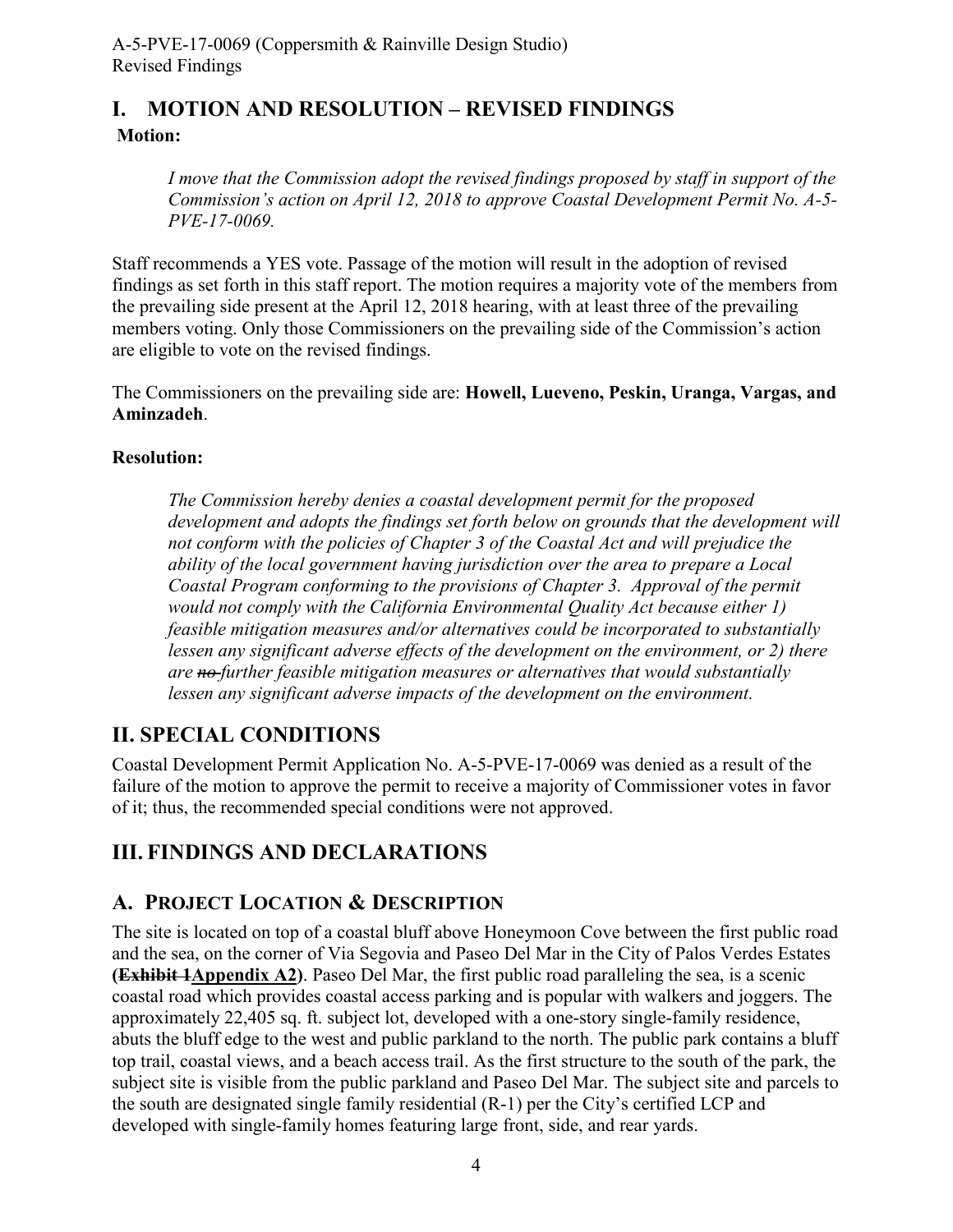**The City of** Palos Verdes Estates' **adopted** Resolution No. PCR-2017-1038**, which** approves**d** Local Coastal Development Permit No. CDP 107-17, the subject of the appeal, which allows**ing**, per the applicant's request, the installation of a 6.5-foot high wrought iron fence and immediately adjacent 6.5-foot high hedge at the subject site in the side and rear yard areas abutting the parkland and paralleling Paseo Del Mar. **On December 12, 2017, Sue and Scott Kidman, residents at 2808 Paseo Del Mar, filed an appeal of the Local CDP contending that the project was inconsistent with the certified LCP because the development would obstruct public views of the coastline and ocean from Paseo Del Mar and the adjacent public parklands; because the proposed fence and hedge were not located on the least visible part of the property; and because the City improperly waived the requirement for submittal of a geologic report in conjunction with the Coastal Development Permit (CDP) application.** 

**A**The substantial issue recommendation was scheduled to go in front of the Commission at the March 2018 meeting; however, due to insufficient noticing, the substantial issue vote was postponed. Before the postponement, staff received nine written comments and one commissioner submitted an ex-parte communication disclosure **(Exhibit 7Appendix A1)**. **Prior to the April 2018 meeting, the Commission received additional letters from the appellants, the applicants' representatives, and two members of the public and an ex-parte communication disclosure (Appendix A4).**

If the **In its action on April 12, 2018, the** Commission **found**finds that a substantial issue exists with respect to the conformity of the action of the local government with the **policies of the certified LCP**Chapter 3 policies of the Coastal Act**. Thus**, the local coastal development permit **was**is voided and the Commission **was able to**may consider alternative project designs or mitigation measures in its de novo review.

**In its action on April 12, 2018, the Commission also conducted a de novo review of the project. Prior to the vote to approve or deny the coastal development permit, the Commission voted to approve an amending motion to condition the permit to lower the fence height to five feet. Subsequently, the Commission voted on the motion to approve the coastal development permit. This motion failed to gain a majority vote (6-6 tie), and it therefore failed. Thus, the Commission denied CDP Application No. A-5-PVE-17-0069. The Commission found that the proposed fence could not be found to be consistent with the policies of the certified LCP that protect public views.** 

#### <span id="page-4-0"></span>**B. PUBLIC ACCESS & RECREATION**

As a de novo matter, the standard of review for the proposed development is the City of Palos Verdes Estates certified LCP. Since the proposed project is located between the first public road and the sea, Coastal Act Section 30604(c) applies and any development approved by the Commission must also conform with the public access and recreation policies of Chapter 3 of the Coastal Act.

As provided below, the City of Palos Verdes Estates' certified LCP contains policies that protect natural resources and require provision of public access within the coastal zone. These policies emphasize the preservation of coastal views as presented below. Additionally, Chapter 3 of the Coastal Act includes policies requiring that maximum public access be provided.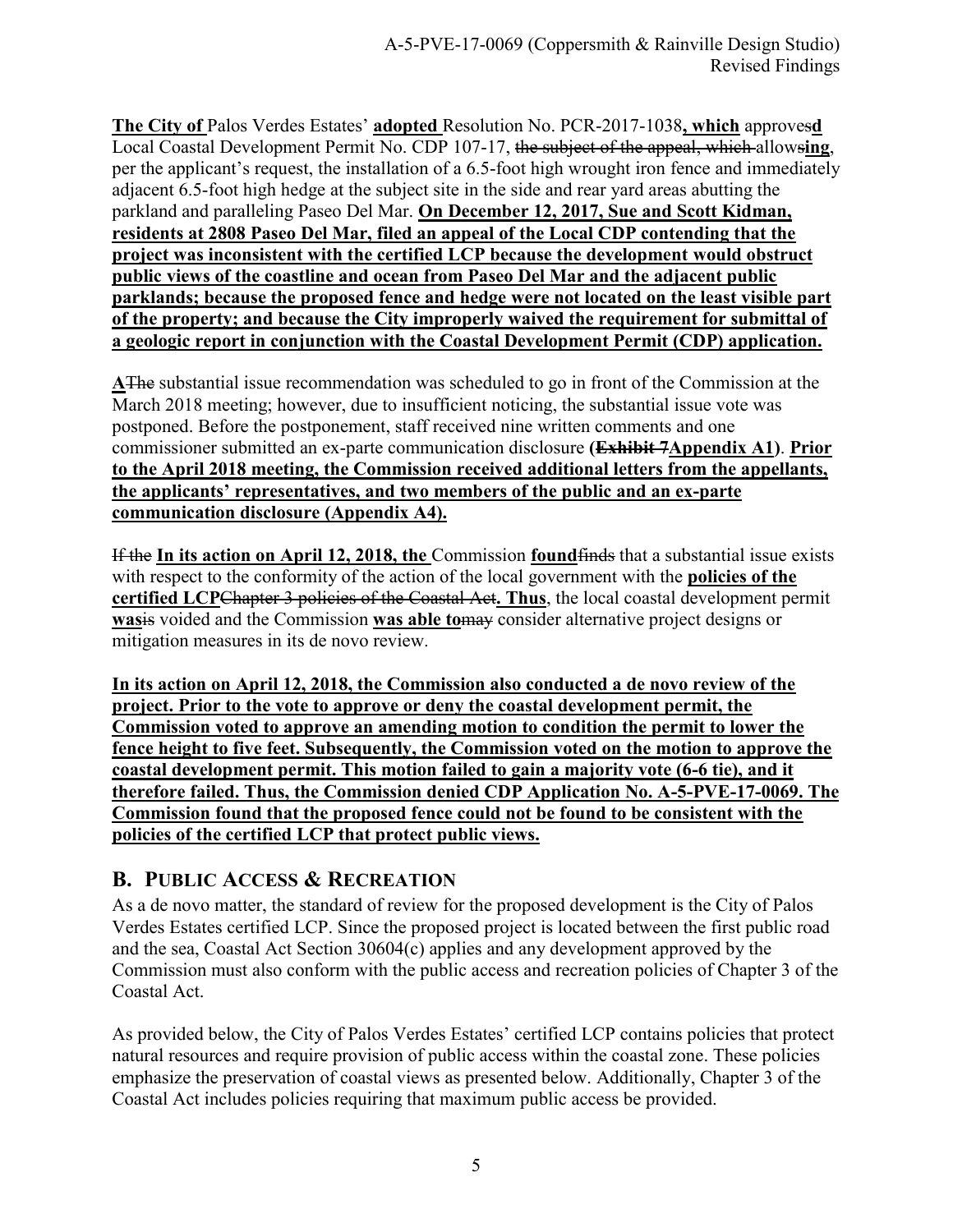#### **Relevant LCP Policies**

Land Use Plan – Objectives and Goals, Community Appearance:

*To emphasize the natural beauty of the hills, canyons, and seashore and diminish the impact of man-made things on the natural landscape* 

Land Use Plan – Land Use Element:

*To quote from a summary of the Protective Restrictions: 'The restrictions have been most carefully worked out for every part of Palos Verdes Estates, to accomplish the following results:* 

*First: To preserve the fine views of ocean, mountains and park…'* 

*The above quote more than anything else, sums up the objectives and development goals of the community to the present and into the future.* 

Land Use Plan – Conservation Element, Standards:

*Development of private property along the bluffs requires geologic studies, positive drainage control and landscaping plans which will prevent deterioration of the adjacent parkland.*

Land Use Plan – Housing Element, Environmental Considerations:

*Probably the greatest benefit that the City of Palos Verdes Estates can provide in the Regional Plan is to make available the beautiful scenery and unrestricted views available to the entire region.*

Land Use Plan – Scenic Highways Element, Highway Beautification: *Palos Verdes Estates has committed itself to maintaining the existing scenic corridors on all of its streets.*

Land Use Plan – Scenic Highways Element, Shoreline Preserve: *This [Shoreline] preserve has thereby created a very pleasing area and the view of this area from the surrounding streets is a definite asset.* 

Land Use Plan – Implementation of [Scenic Highways] Element, General Comments: *The City of Palos Verdes Estates has, since its inception, maintained the highest degree of scenic corridors on all of its streets, parkways, and parklands. The Homes Association in turn has maintained the same degree of control on development of private property throughout the City. This policy of development and maintenance will undoubtedly be continued in the years to come.* 

*The generally hilly terrain of the area does not lend itself to extensive widening of scenic corridors without adverse effects on private properties, parkways and parklands.*

Land Use Plan – Safety Element, Geologic Hazards:

*All of the bluff areas are subject to this hazard [ocean bluff erosion and rock falls] and therefore prior to development in this area detailed geologic studies are required.*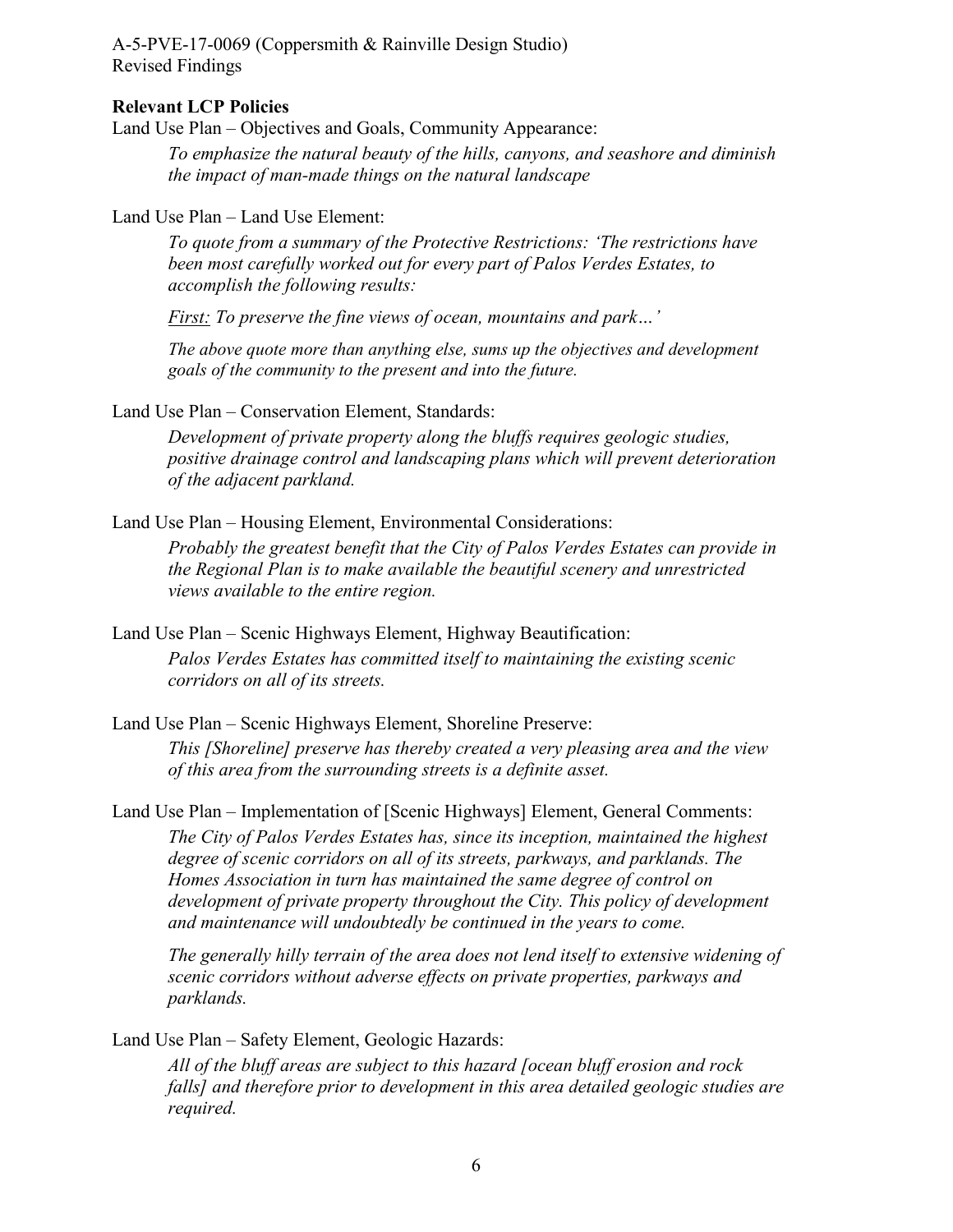Land Use Plan – Shoreline Preserve Master Plan, Recreation Recommendation 2:

*Designate and Improve View Sites and Associated Parking – View sites permit viewing of scenic values of the tidelands. Such viewing of tidelands is a purpose in which there is local and statewide interest...* 

Implementation Plan – Section 18.04.160 (also Section 18.16.050 and part of 19.02.020, Permitted use), Coastal zone limitations on development in bluffs:

*Structures, additions to structures, grading, stairways, pools, tennis courts, spa, and/or solid fences may be constructed on private property on, or within fifty feet of, the bluff edge only after preparation of a geologic report and findings by the city that the proposed structure, addition, grading, stairway, pool, tennis court, spa, and/or solid fence:* 

*A. Poses no threat to the health, safety, and general welfare of persons in the area by reason of identified geologic conditions which cannot be mitigated; and* 

*B. The proposed structure, addition, grading, stairway, pool, tennis court, spa, and/or solid fence will minimize alteration of natural landforms and shall not be visually intrusive from public viewpoints in the coastal zone. Permitted development shall not be considered visually intrusive if it incorporates the following to the maximum extent feasible:*

- *1. The development is sited on the least visible portion of the site as seen from public view points;*
- *2. The development conforms to the scale of surrounding development;*
- *3. The development incorporates landscaping to soften and screen structures; and*
- *4. The development incorporates materials, colors, and/or designs which are more compatible with natural surroundings.*

Implementation Plan – Section 18.36.010, Purpose and intent:

*The purpose of this chapter is to preserve the natural scenic character of the city by establishing minimum standards related to the siting and massing of either a new structure or a remodeled structure in an existing neighborhood to assure to the greatest extent practicable that the resulting structures are compatible with the neighborhood within which they are located. The intent of this chapter is to regulate the development or redevelopment of each building site with respect to adjacent land, public or private, and existing structures so as to maximize visually pleasant relationships, assure a bright, open neighborhood with a maximum of light and air, and avoid the unpleasant appearance of crowding one structure against another, or of one structure towering over another, insofar as is reasonable and practical. It is not the intent to unreasonably restrict or regulate the right of an individual property owner to determine the type of structure or addition he may wish to place or modify on his property. The applicant has the obligation to take into consideration the impacts of the affected property owners when modifying the structure or proposing a new structure and take reasonable steps to mitigate such impacts…*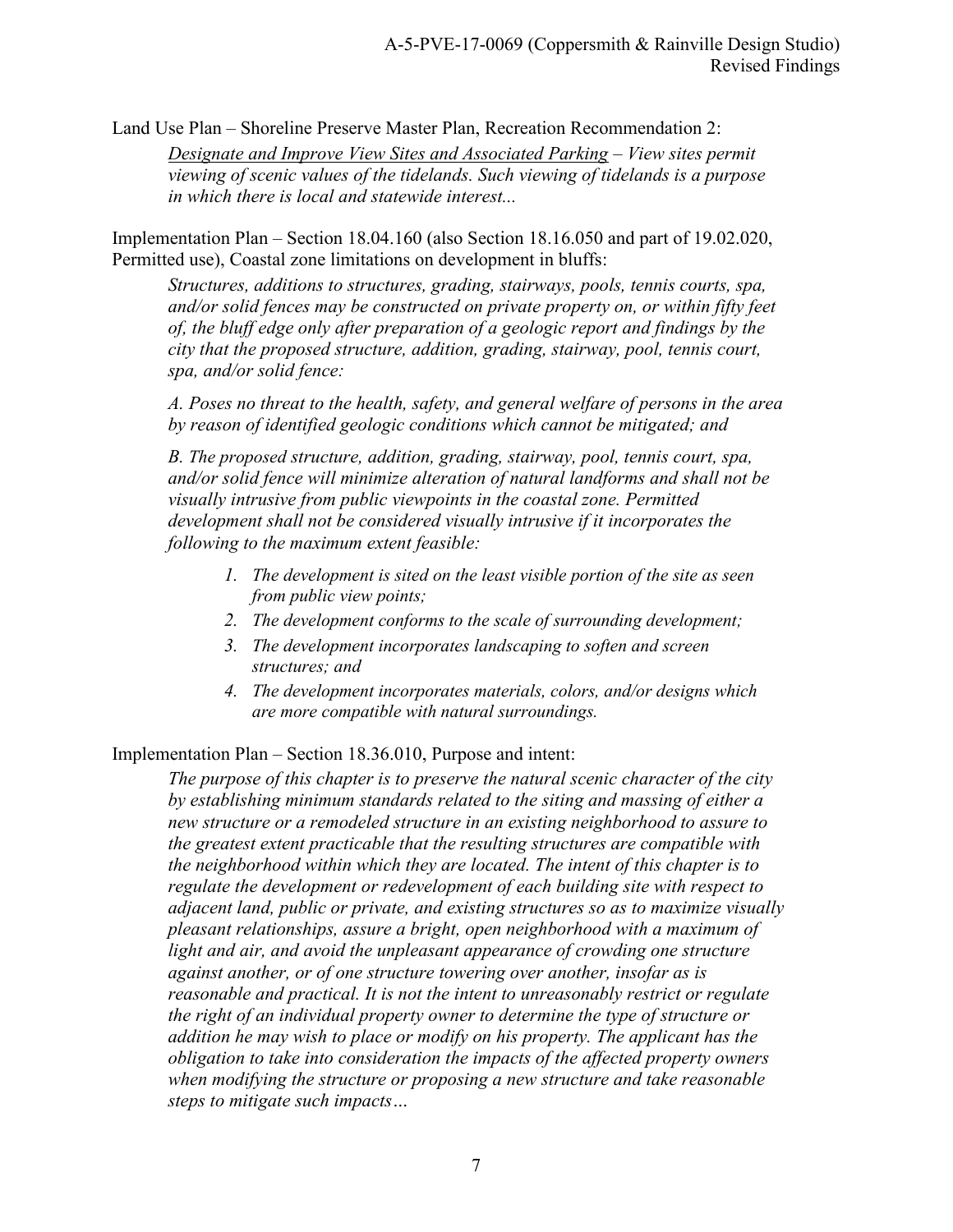Implementation Plan – Section 19.01.145, Public view point:

*"Public view point" means any publicly owned beach, park, bluff area or other location in the coastal zone to which the public has access and from which it can view development in the coastal zone.* 

Implementation Plan – Section 19.02.030, Applicant for a coastal development permit: *…Each application shall include the following information…* 

*C. Engineering and geology reports which consider, describe, and analyze the following…* 

*E. If the city so requires, in the city's sole discretion, a waiver of and a hold harmless from the applicant, including both the developer and the property owner and their successors and assigns, for any and all claims against the city, the county, the state and other public agencies involved in the development, for future liability or damage resulting from the CDP and the development when completed. All such waivers and hold harmless clauses shall be recorded with the office of the county recorder for the county of Los Angeles;* 

*F. Other information and requirements as the director of planning and the city engineer, in their sole discretion, may deem necessary to processing the application.* 

Implementation Plan – Section 19.02.040, Findings for approval:

*A. A coastal development permit shall be approved by the issuing body only upon affirmative findings that:* 

- *1. The plans for the proposed development and the coastal development permit comply with all of the requirements of this chapter and other relevant city ordinances and development standards; and*
- *2. The proposed use is consistent with the certified local coastal program, the general plan, any applicable specific plan, and the applicable zoning ordinance or ordinances; and*
- *3. The proposed use will not be visually intrusive from public view points; and*
- *4. The required reports and plans demonstrate to the satisfaction of the city, in its sole discretion, that the proposed use can be supported by the bluff and the proponent has demonstrated that the proposed use will not increase any existing geologic hazards; and*
- *5. The proposed development, when located between the sea and the first public road inland from the sea, is in conformance with the public access and recreation policies of the California Coastal Act as contained in Chapter 3, Cal. Pub. Res. Code §§ 30200 through 30224, the applicable sections of the California Code of Regulations, and the local coastal program.*

*B. Approval may be recommended and/or granted upon conditions that are necessary and reasonable to ensure that the proposed use will be designed,*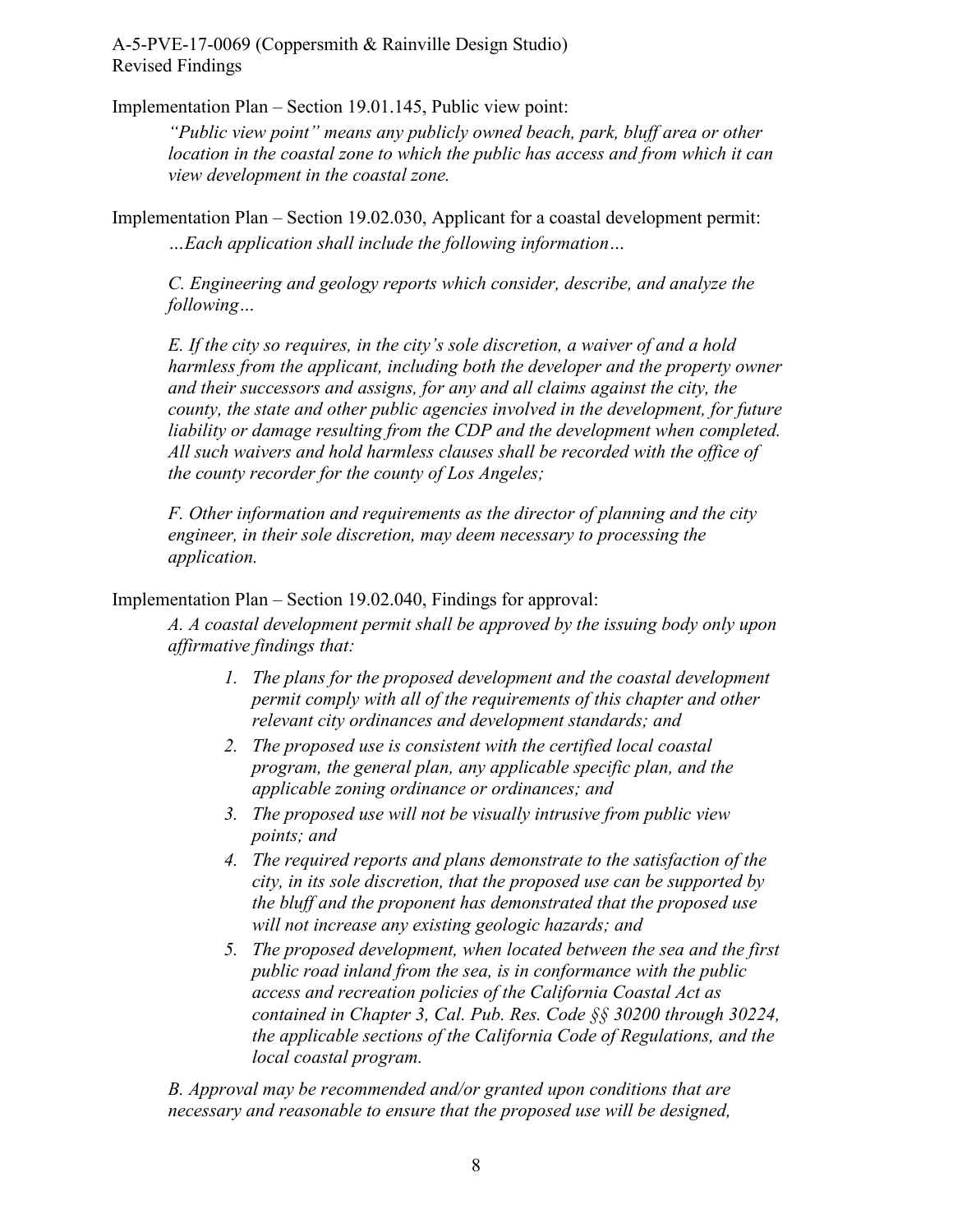*located, developed and maintained in accordance with the findings required by this section, the local coastal program, the general plan, any applicable specific plan, and the applicable zoning ordinance or ordinances.* 

The City's Zoning Code provides specific height and setback requirements for fences in scenic areas. Section 18.32.010, R-1 and R-M for walls, fences and accessory structures has been modified by the City since the Commission certified the Implementation Plan in 1991 and minor IP amendment in 1996. Thus the specific heights and setback requirements are not the standard of review but can be used as guidance.

The section certified by the Commission in 1991 states:

*No fence or wall in the R-1 or R-M zones shall exceed a height of six feet six inches measured from adjacent natural or existing elevation unless a special permit for such wall or fence is applied for and received.* 

As modified by the City, Section 18.32.010, R-1 and R-M walls, fences and accessory structures provides:

- *A. Maximum Height. No fence, wall or accessory structure in the R-1 or R-M zone shall exceed the following heights:* 
	- *1. Any fence, wall or accessory structure in the minimum required setback adjacent to a public street shall not exceed three feet, six inches in height. However, if a fence, wall, or accessory structure is located on a downhill slope from the street it shall not exceed three feet, six inches in height on the side facing the street and not exceed six feet, six inches in height on the downhill side of a slope. Setbacks from an alley adjacent to the rear or side of a lot are not included in this requirement.*
	- *2. All other fences, walls or accessory structures shall not exceed six feet, six inches in height.*

#### **Relevant Coastal Act Policies**

Because the proposed development is between the first public road and the sea, the public access policies of the Coastal Act are also the standard of review.

Section 30210 of the Coastal Act states, in part:

*…maximum access, which shall be conspicuously posted, and recreational opportunities shall be provided for all the people consistent with public safety needs and the need to protect public rights, and rights of private property owners, and natural resource areas from overuse.* 

Section 30211 of the Coastal Act states, in part: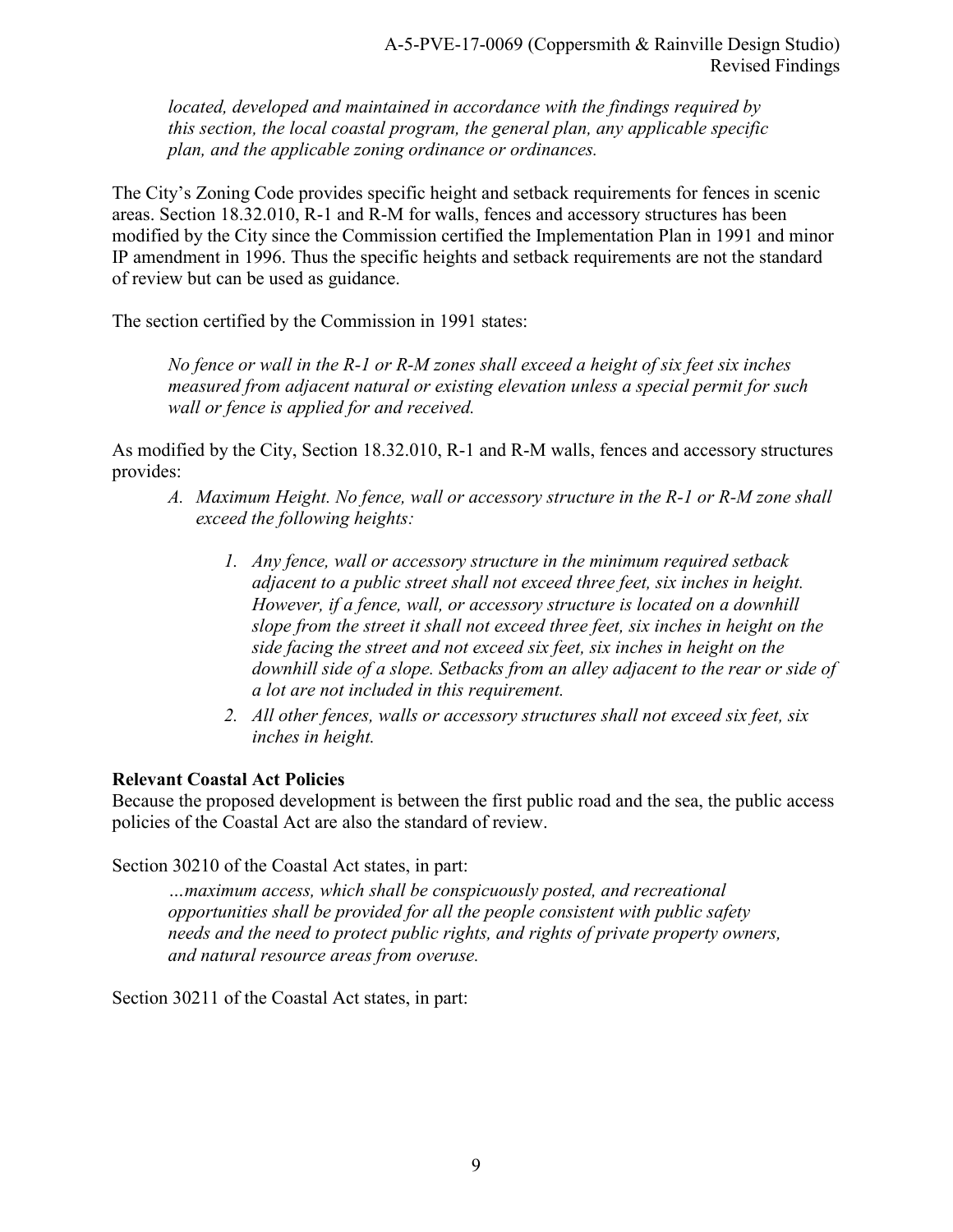> *Development shall not interfere with the public's right of access to the sea where acquired through use or legislative authorization…*

The proposed fencing is on private property and would not impact public access to the coast or beach or recreational opportunities along the coast.

#### <span id="page-9-0"></span>**C. VISUAL IMPACTS**

The City of Palos Verdes Estates' certified LCP mentions several times the importance of protecting ocean and coastal views throughout the coastal zone. For example, the land use element of the certified LUP states that the development goals of the LCP are "[f]irst: to preserve the fine views of the ocean." In addition, the scenic highways element of the LUP states that "Palos Verdes Estates has committed itself to maintaining the existing scenic corridors on all of its streets." In fact, a coastal development permit can only be approved upon finding that "the proposed use will not be visually intrusive from public view points" (IP section 19.02.040).

**The project proposed by the applicants included a 6.5-foot high fence and hedge that would restrict public views of the ocean along Paseo Del Mar and from within the public parkland. Coastal Commission staff met with the applicants to discuss changing the project to minimize adverse impacts to scenic coastal resources. The applicants mentioned wanting tall landscaping for added privacy, but they also agreed that limiting the height of the landscaping to a maximum growth potential of 2.5 feet would lessen view impacts. No landscaping for the de novo project was proposed in writing. Any new planting, including on the existing deck and within the planter boxes which currently obstruct blue water views, must protect views of the ocean from public view points.** 

**Alternatives for fence heights below the maximum allowable height of 6.5 feet were considered; however, the applicants were concerned that a shorter fence would pose a security threat and not suffice as a deterrent to individuals wishing to trespass onto the property. Security measures, other than a 6.5-foot tall fence, could be implemented to protect the residence. In addition, Palos Verdes Estates has crime rates far below state and national averages and there are no policies in the certified LCP that require the protection of private properties from such threats. The proposed 6.5-foot high wrought iron fence would intrude into the public viewshed inconsistent with sections 18.04.160 and 19.02.040 of the City's certified Implementation Plan (IP).** 

**Under section 18.04.160 of the City's certified IP, development is considered visually intrusive if, to the maximum extent feasible, it (1) is not sited on the least visible portion of the site as seen from public view points, (2) does not conform with the surrounding scale of development, (3) does not incorporate landscaping to soften and screen structures, and (4) does not incorporate materials, colors, and/or designs which are more compatible with natural surroundings. In this case, the wrought-iron fence at 6.5 feet in height could be designed to be more compatible with the natural surroundings and could be sited on a less visible portion of the site.** 

**As proposed, the 6.5-foot wrought-iron fence and hedge would be visually intrusive and would adversely impact public views of the ocean and coast inconsistent with the policies of the certified LCP.**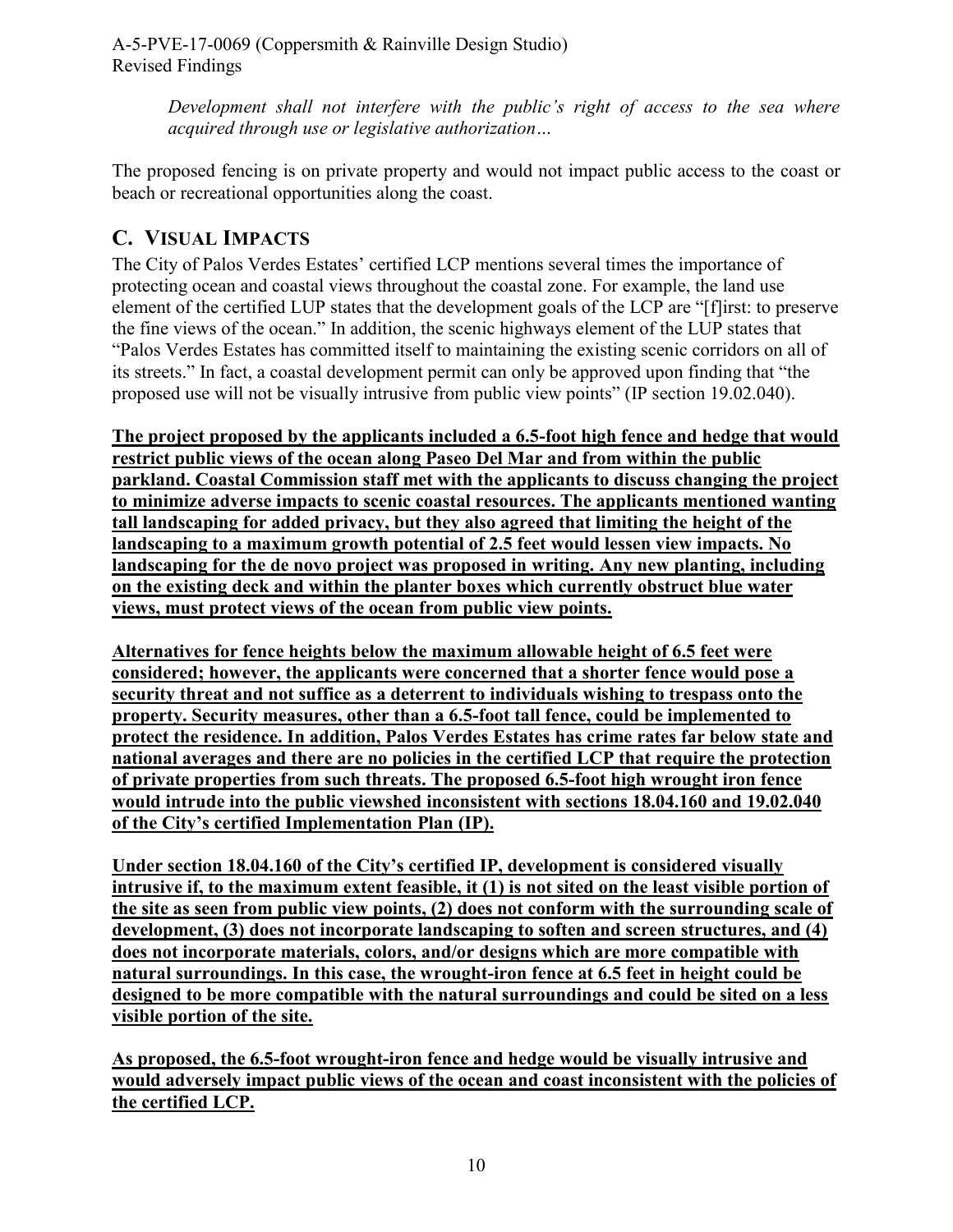The original project, as approved by the City, included**s** a 6.5-foot high hedge that would have restricted public views of the ocean. The de novo project, however, as conditioned, will minimize impacts to ocean and coastal views from public view points by restricting the landscaping to a maximum height of two feet and six inches while not unreasonably restricting the rights of the private property owners. Alternatives for fence heights below the maximum allowable height of 6.5 feet were considered; however, given the applicants' security concerns and the topography of the site and neighboring parkland, the 6.5-foot high fence wasdetermined to be necessary to protect the property. While the proposed 6.5-foot wrought-iron fence intrudes into the public viewshed, it would not be a solid barrier to public views.

Alternative locations for the fence were also considered; however, section 18.36.010 of the City's certified Implementation Plan states that the intent of the policies of the LCP is not to unreasonably restrict private property rights. Construction of a fence within the property line would restrict the homeowners' use of the full property. Therefore, **Special Condition 1** requires final fence plans to be submitted to the Executive Director for review and approval identifying the location of the wrought-iron fence along the northeast 20-foot setback line and north property line and a fence design no taller than 6.5 feet with no greater than two-inch square posts and 5/8 inch square pickets spaced a minimum of four inches apart and shall not include designs that significantly extend into the open space between pickets. The City had approved the wroughtiron fence with 2 square inch posts placed 6 feet apart and 0.5 square inch pickets placed 6 inches apart; however, the applicants indicated they wanted to use an alternative design. The applicants did not submit plans showing the proposed fence design or the footings that attach the structure to the bluff top. Therefore, these details must also be reviewed and approved by the Executive Director, as required by **Special Condition 1**. Considering approximately half of the structure is within fifty feet of the bluff edge, the revised plans showing the footing elements shall be reviewed by a licensed geotechnical expert prior to submittal to the Executive Director to ensure that the proposed fence can be supported by the bluff and will not increase any existing geologic hazards as required per the City's certified LCP. As conditioned, the fence will be visually permeable, will not significantly impact coastal views, and will be consistent with the policies of the certified LCP.

Staff had a meeting with the applicants and representatives to discuss the de novo project during which the applicants mentioned wanting tall landscaping for privacy; however, no landscaping for the de novo project has been proposed in writing. To ensure that the proposed project remains compatible with the scenic resources of the area, **Special Condition 2** requires all new landscaping north and seaward of the residential structure, as shown in **Exhibit 8**, to have a maximum growth potential of two feet and six inches from the ground elevation. Given the topography of the site and the adjacent parkland, limiting the height of the landscaping would minimize the potential for encroachment into blue water views as seen from locations within the parkland and from Paseo Del Mar. For the purpose of this condition, the existing deck is not considered part of the residential structure because the existing deck and planter boxes obstruct blue water views. In addition, given that the existing deck and residence are within fifty feet of the bluff edge, pursuant to section 13250(b)(1) of the Commission's regulations (incorporated via section 19.01.080[A]), any future improvements to the landscaping would not be exempt from Coastal Development Permit requirements. Therefore, as conditioned, no new planting on the deck would be allowed without a CDP from the City. Any such planting must be protective of blue water views. **Special Condition 2** also requires any landscaping to be non-invasive and